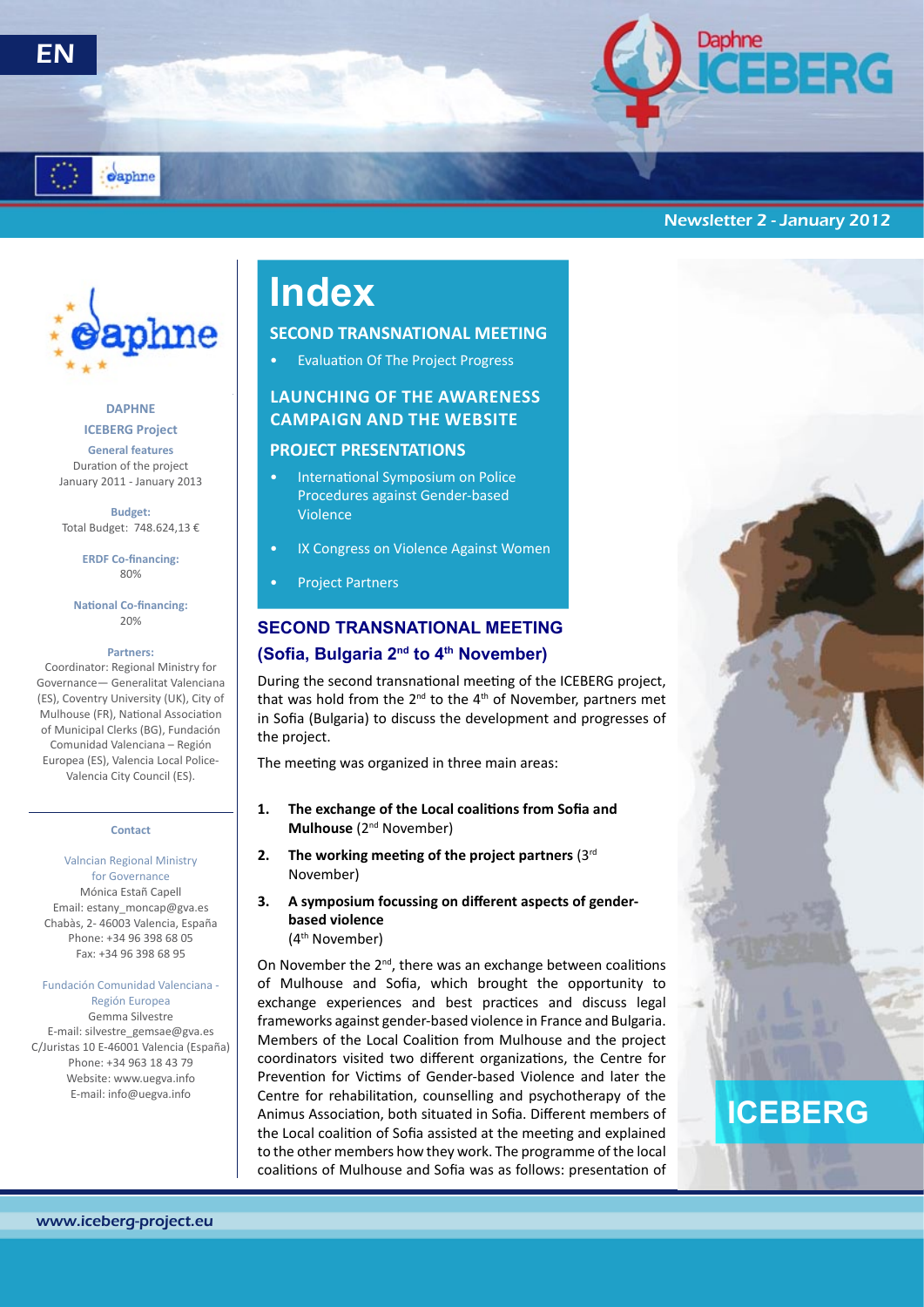the members from Mulhouse coalition to Sofia coalition, legal framework for gender-based violence in France and Bulgaria, exchange on training programme of the local coalition, exchange of experiences, practical cases. Finally, an animated discussion was held.

On November the  $3<sup>rd</sup>$ , the progresses and the activities done by each partner during the first ten months have been discussed and the results have been compared (creation of local coalitions, members forming part of such coalitions, training, experiences and victimization surveys). The dissemination partner presented the website of the project and the latest activities which had been developed. Finally, other technical and organizational aspects, and future activities to be done were discussed.



It's important to highlight that on November the 4th, a Symposium on Prevention of Gender-based Violence was held, which included the participation of experts of the field such as lawyers and psychologists, who covered topics such as: legal protection for victims of domestic violence, the work that is being done with the victims as well as all of the positive work being done by local coalitions. It started with a welcome speech addressed by Mr. Valentin Lazarov, Bulgarian partner, and was addressed to a symposium with three key speakers who spoke about the following topics:

**1. "Legal protection of victims of gender-based violence"** – Ms. Daniela Gorbunova, Lawyer, Bulgarian Gender Research Centre. A practicing lawyer dealing with domestic violence cases in court and involved in the development of the Bulgarian legislation in the field gave an overview of the Bulgaria Law against Domestic Violence and a procedural framework available to defend victims of domestic violence.

**2. "The work with victims of gender-based violence"** – Ms. Gergana Popgeorgieva, Psychologist, member of Sofia's local coalition. She gave an overview how domestic violence happens in the Bulgarian context and gave real examples of her practice.

02

**3. "The activity of the local coalition with regard to victims of gender-based violence"** – Ms. Julieta Petrova – Sofia's Centre for Prevention for Victims of Gender Violence – member of the local coalition. The Coordinator of the Centre for Prevention of Low-braking summarized the methods used by the Bulgarian police to deal with the problem and depicted particular cases that are monitored by the Sofia Coalition members.

The project coordinator, Ms. Mónica Estañ, closed the conference. She highlighted the very positive results and progresses of the project to date in all of the four partner countries. She summarized that the problem of gender-based violence exists in all the countries, that it is a human problem existing everywhere, and that through the Iceberg Project all the involved partners, associations and institutions will help to reduce the violence against women. As a conclusion, Ms. Estañ added that even if in the four partner countries of the project the legislations and policies on gender-based violence are very different, through the Iceberg project all the partners can adapt their work and try to achieve the common goal: Stop the violence against women.

The symposium was well attended by the Iceberg Project partners, representatives from Sofia City Municipality, and a number of non-governmental organizations dealing with the problem of domestic violence in Sofia and in the country.

## **Evaluation of the project progress:**

**Valencian Regional Ministry for Governance – Generalitat Valenciana (ES): Ms.** Mónica Estañ from the Conselleria de Gobernación (Valencia) started her presentation with some basic data about the actual situation of gender-based violence in Spain, the legal framework and the special police units for gender-based violence. Then, she presented the main activities of the Iceberg project, starting with the creation of three Local coalitions in three towns next to Valencia (Cullera, Sueca, Tavernes). She explained that during the months 4-10 the Local coalitions had been trained by multidisciplinary specialists such as psychologists, police officers, advocates, social workers and other specialists on gender-based violence. The main training contents have been the reality of gender-based violence, social support of women and role of the local associations, the Spanish law, judicial assistance, gender-based violence as a crime, protection orders and reports (denouncements), problems and questions related to the denouncement. After this 35 hours training, each of the members got a Diploma for the training course. Furthermore, Ms. Estañ presented the first results of the baseline-survey: 409 people had been interviewed in 14 municipalities of the Valencian Region about their perceptions of gender-based violence. The results show that a very big number of the surveyed persons think that gender-based violence is a private problem that should be resolved by the couple. A big number of the surveyed people knows about cases of gender –based violence or has suffered violent situations at home.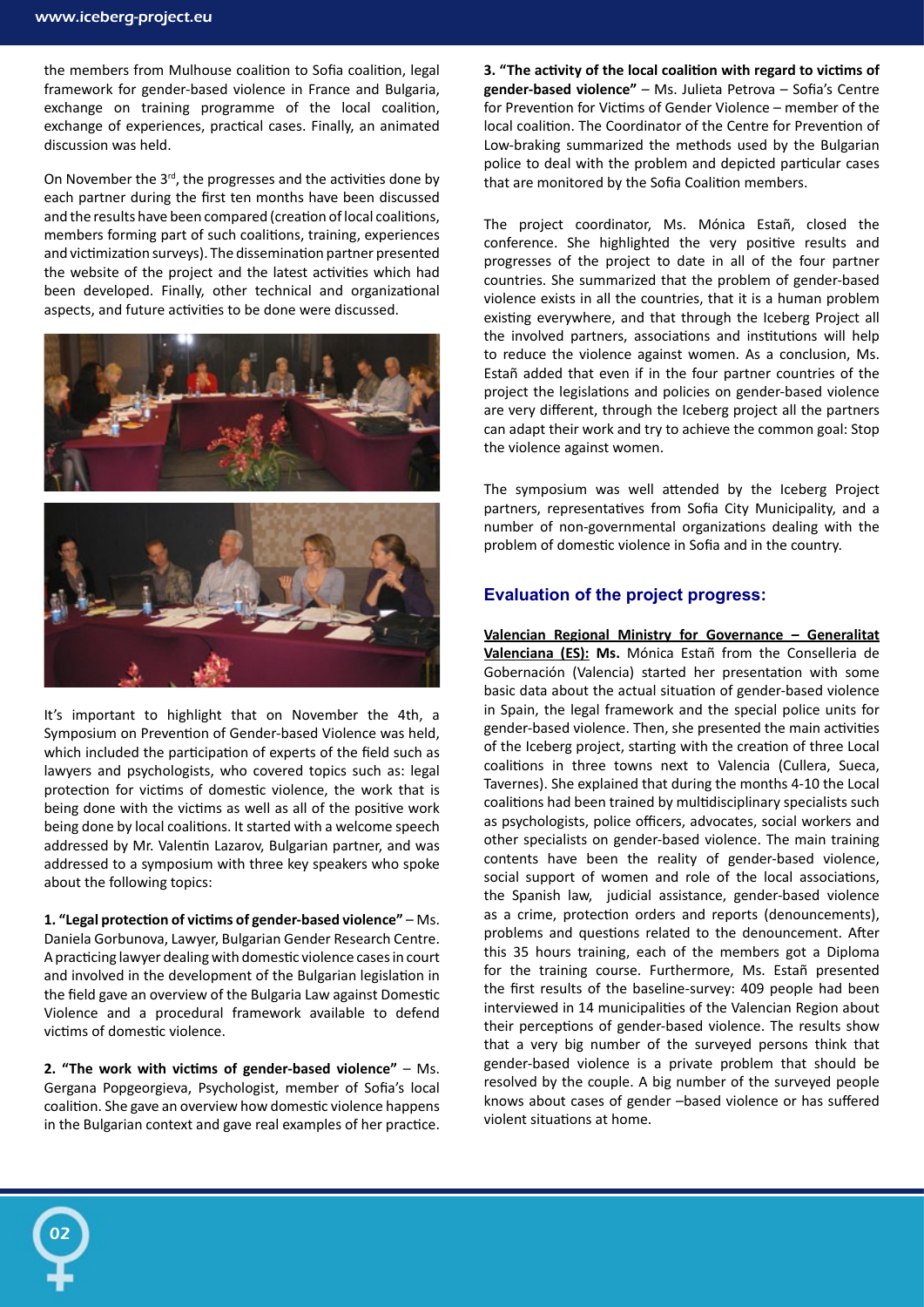Concerning the awareness campaigns, the first proposals (Posters, flyers, bags) were presented to the partners. The image spreads the message: "You are not alone" and shows a women surrounded by people representing the close environment of the women. The bags with the information flyer will be distributed during the market day in the 3 municipalities where the local coalitions are situated. At the end of the presentation, a video with presentations of the local coalitions of Cullera, Sueca, Tavernes was shown.

**Coventry University (UK):** This partner presented the activities done in Coventry during the first ten months. They explained that a reference group (local coalition) had been established with professionals such as police officers, doctors, etc. and that common awareness campaigns had been done with Coventry Domestic violence & Abuse Partnership (multi-agency partnership which coordinates Coventry's response to domestic violence). They added that 20% of the students from Coventry University had been surveyed through the Iceberg project about perceptions and myths of domestic violence. They insisted in the importance to provide, together with the surveys, an information sheet about organizations and institution which provide support in cases of domestic violence, and as well informing about the Daphne Iceberg project. In regards of raising awareness, almost all the students at Coventry University are aware of the Iceberg project, thanks to awareness activities which had been done with the new students in the Fresher's Week. Welfare staff working at Coventry University had been trained to detect cases of gender-based violence. In addition, Coventry University showed a special web-based platform which is linked with the homepage of Coventry University and which provides information, professional responses, data, case studies, etc, for students and aims to provide support in cases of domestic violence:

### http://wwwm.coventry.ac.uk/health/Pages/Daphne.aspx.

**City of Mulhouse (FR):** After a short introduction about the social and political situation in Mulhouse, where there is a high percentage of immigrants, poverty and violence, the French partners explained the activities done. An observatory on gender-based violence had been created and the Iceberg project will allow reinforcing the activities of the observatory. The members of the observatory (local coalition) are from both, public institutions and different associations working in social fields. On the other hand, several activities are planned in order to raise awareness about the Iceberg project and the



problems related to gender-based violence (Conferences on 25<sup>th</sup> November, International Day to fight against Gender-based Violence, a presentation of a movie on gender-based violence on 2<sup>nd</sup> December and another conference on 15<sup>th</sup> December). They also presented the first results of the surveys. To the date 179 surveys have been completed (expected sample 472). Results have shown that 26% of the surveyed people have experienced violent situation at their homes, and that in 80% of the people with higher education, the violence was psychological. Most of the respondents think that the problem should be solved by the family and people from the close environment of the victim.

**National Association of Municipal Clerks (BG):** The Bulgarian partner started its presentation explaining that various meetings with representatives from Sofia Municipality, with the Police and Social Services had been undertaken in order to get the necessary institutional support for the Iceberg project.

Related to the local coalitions, their members are from the different sectors: police officers, social workers, members of the municipal council, representatives of the student community, municipal officers, and lawyers. He explained that in cooperation with the Centre for Prevention of Law- Breaking at Sofia Municipality, an analysis of all victims of gender-based violence registered in the Centre has been carried out. Ten of these cases representing a variety of situations have been selected and during the lifetime of the Iceberg project, the favourable/unfavourable developments in each case will be observed. They have undertaken different activities to raise awareness about the problem of gender-based violence, such as presentation of the Iceberg project in conferences, press, media, at local, national and European level.

## **Fundación Comunidad Valenciana-Región Europea (ES):** The representative from the FCVRE informed about the various dissemination activities developed at local, regional and European Level, through press releases, infosheets, dissemination of the project in Conferences, and the material produced in the framework of the project (Logo, notepads, CDs, stickers, folders etc.). She also presented the Iceberg Website which has been created together with the project leader.

**Valencia Local Police (ES):** Partners from the Valencia Local Police explained their contribution in the training seminars for the Valencian local coalitions. They presented their activities and role in the professional team created for supporting the local coalitions. They also presented the special police unit against abuse (GAMA) of the Valencia Local Police. This unit provides support to victims of gender-based violence. At last, they explained the "WEBPOL online learning platform", to provide online training courses for the local police units.

Finally, the project coordinator spoke about the next steps to follow regarding the awareness campaigns, the website, the results and the data of the baseline survey, the preventive team, International Symposium and coalition exchanges (Coventry-Valencia and Valencia-Mulhouse).

03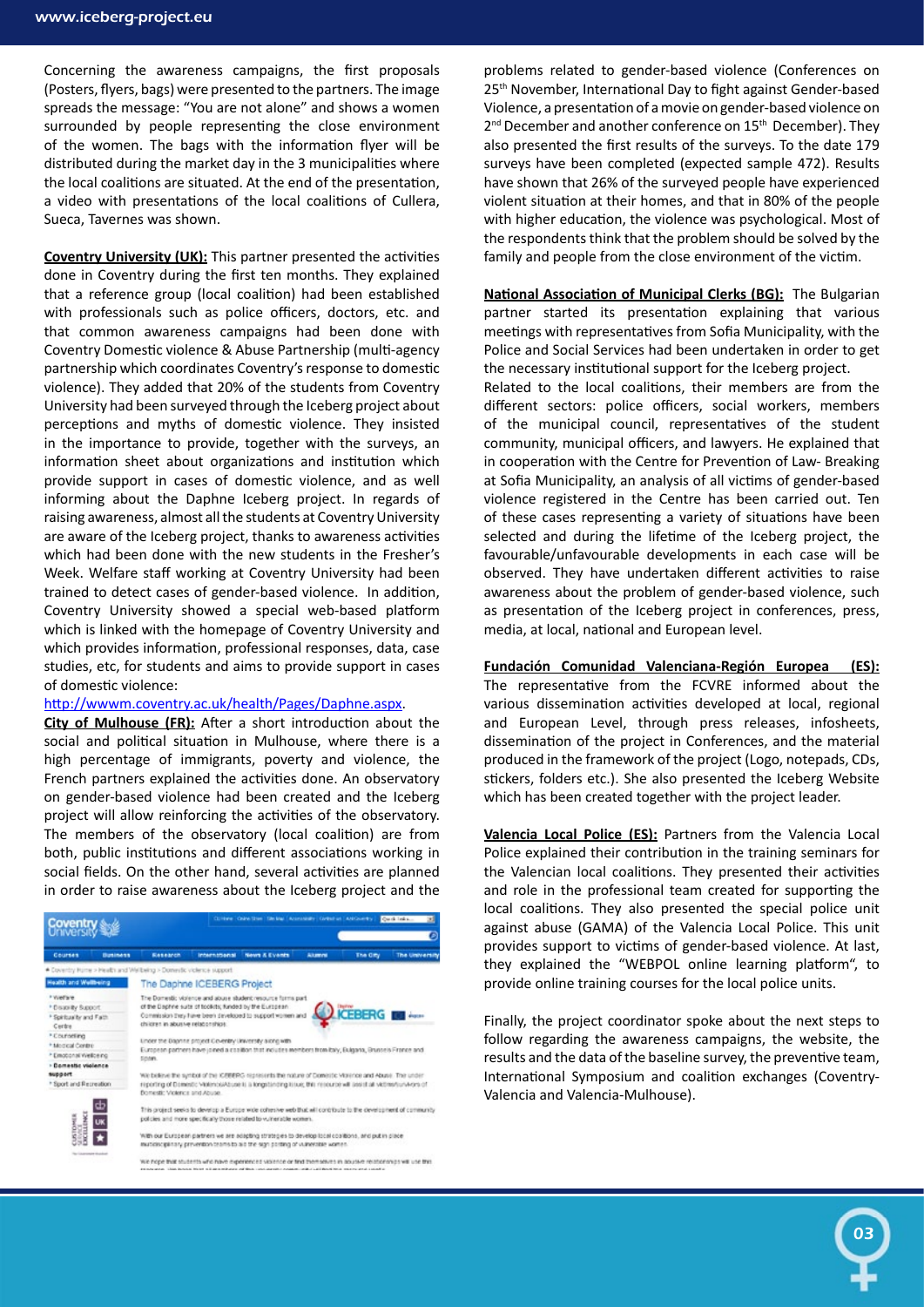## **Launching of the Awareness Campaign and the website**

On November  $24<sup>th</sup>$ , the day before the International Day for the Elimination of Violence against Women, the launching event of the awareness campaigns in the framework of the Iceberg project was held in Cullera (Valencia, Spain).

The event was opened by the Valencian Vice-Minister for Governance, Serafín Castellano, and it was attended by more than 80 people, including members of the local coalitions from Suecia, Tavernes and Cullera, representatives from municipalities and from the Valencian regional government, as well as different police forces.

Besides the launching of the campaign, whose slogan "Before the abuse, you are not alone" refers to citizens' support for women who suffer this type of violence, the project's website was presented and a diploma was given to the members of the coalitions for their participation in the training sessions against this type of violence.

Mr. Castellano highlighted that *"The intention of the Iceberg project was to reinforce the development of preventive policies of social intervention to achieve a public awareness of this social problem".*  This aim is expected to be successfully achieved by the awareness campaigns of the Iceberg project.

The campaign began on 28th November with the dissemination of the project

through posters referring to the project, and informing the public. Furthermore, on 1<sup>st</sup> December, representatives from the Valencian Regional Ministry for Governance of the Generalitat Valenciana, set up a stand at the street market of Cullera, to collaborate with their Local Coalition to continue the dissemination of the campaign. It must be stressed the high rate of participation and interest of citizens and their level of awareness and involvement to fight against this social problem.



## **WEBSITE**

04

The website, also launched on November 24th, has been designed as an important tool to disseminate the project and to help victims of gender-based violence. The page is structured in different sections. The first one offers an overview about the project, its partners, associates, local coalitions, as well as about the multidisciplinary preventive team.

There's a second section mainly targeted to victims of gender-based violence, where can be found a questionnaire for the self-evaluation that once filled in, if the woman has answered affirmatively to some of these questions, it is important for her to review her relationship. It recommends to get in touch with a qualified professional or with the local coalition to deeply evaluate the risks of mistreatment to which can be exposed to. Visitors can also find a guide for abused women carried out by the Police of the Valencian Regional Government with useful advices and recommendations for encouraging victims to react and ask for help.

The next sections contain news about the project and outstanding events, as well as documents or publications related to the project, such as an Infosheet or Newsletters. Events are also showed through a visible calendar in the main page situated close to a banner of the WEBPOL, Virtual Platform **of vocational training** for European local police. Finally there is a contact form that visitors can fill in if they want to receive more information about the project or help.

http://www.iceberg-project.eu/

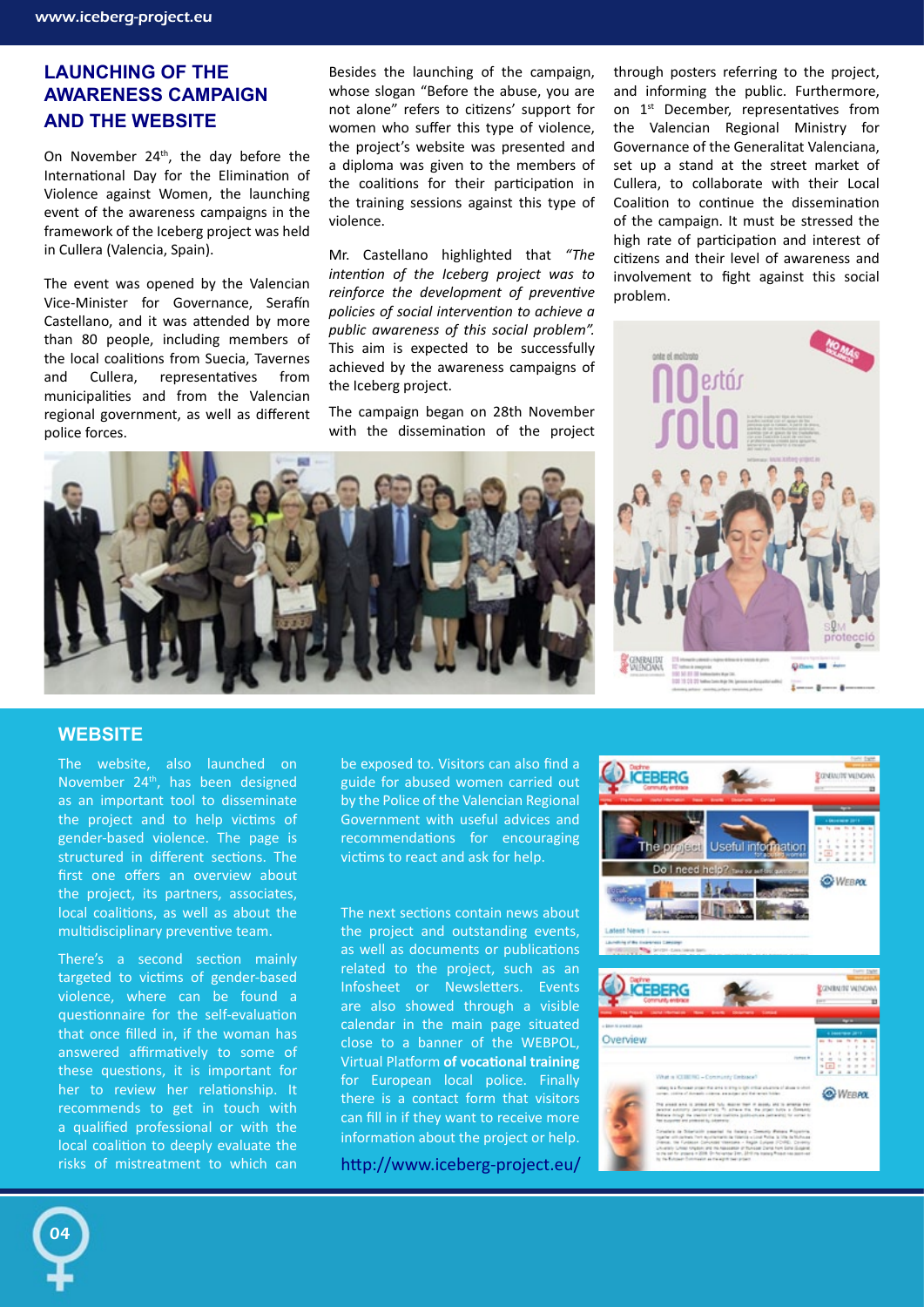## **PROJECT PRESENTATIONS**

Although the project has been disseminated through several conferences and events during the last months, it is important to highlight two of the most recent, celebrated in the framework of the International Day for the Elimination of Violence against Women (November, 25th).

## **International Symposium on Police Procedures against Gender-based Violence**

The City of Valencia hosted an International Symposium on Police Procedures against Gender-based Violence organized by the Valencia Local Police (City of Valencia) toghether with the Fundación Comunidad Valenciana – Región Europea, on the 22nd and 23th November.



## **INTERNATIONAL SYMPOSIUM POLICE PROCEDURES AGAINST GENDER-BASED VIOLENCE**



In the event participated leading members of the Council of Europe, European Parliament and the European Commission Representation in Spain as well as representatives of the European networks "Women Against Violence Europe" (WAVE) and "European Network for Migrant Women" (ENMV).

The ICEBERG project was presented by Asunción Quinzá, Regional Vice-Minister of the Valencian Regional Government for Governance, who in her inaugural speech stressed "the importance of participating in European experiences to fight against gender-based violence" and said that

"the Valencian Regional Government for Governance will continue focusing on training and specialization through the Valencian Institute of Public Safety and Emergencies (IVASPE) and through European projects such as Iceberg".

On the other hand, Estefanía Navarrete, Inspector of the Valencian Local Police and Coordinator of the GAMA Group against violence on women, during the presentation of a Manual of Good Practices developed for the police management against this kind of violence, highlighted the ICEBERG project for engaging the citizenship through the creation of local coalitions to support and help women victims of gender-based violence.

In addition, there was a stand to disseminate the project. This event was attended by more than 300 people, most of them belonging to different State Security Forces.

## **IX Congress on Violence Against Women**

The County Council of Alicante organized a Congress to fight against Gender-based Violence for the ninth year on 22 and 23 November. It was addressed to social services, health and law professionals, psychologists, women's associations, teachers, researchers, etc.



The Conference was opened by Luisa Pastor, President of the County Council of Alicante and it tackled issues such as the prevention of gender-based violence associated to alcohol and other drugs, domestic violence among adolescents and disabled women and how to prevent it.

On the morning of Tuesday 22nd the presentation made by Covadonga Naredo, European expert in gender-based violence, who talked about European programs to fight against violence against women was highlighted. This intervention was followed by a presentation made by Juan Carlos Valderrama, Deputy Director of Safety and Training of the Valencian Regional Ministry for Governance, who was in charge of presenting the Iceberg project as an innovative model in the prevention of gender-based violence.



05